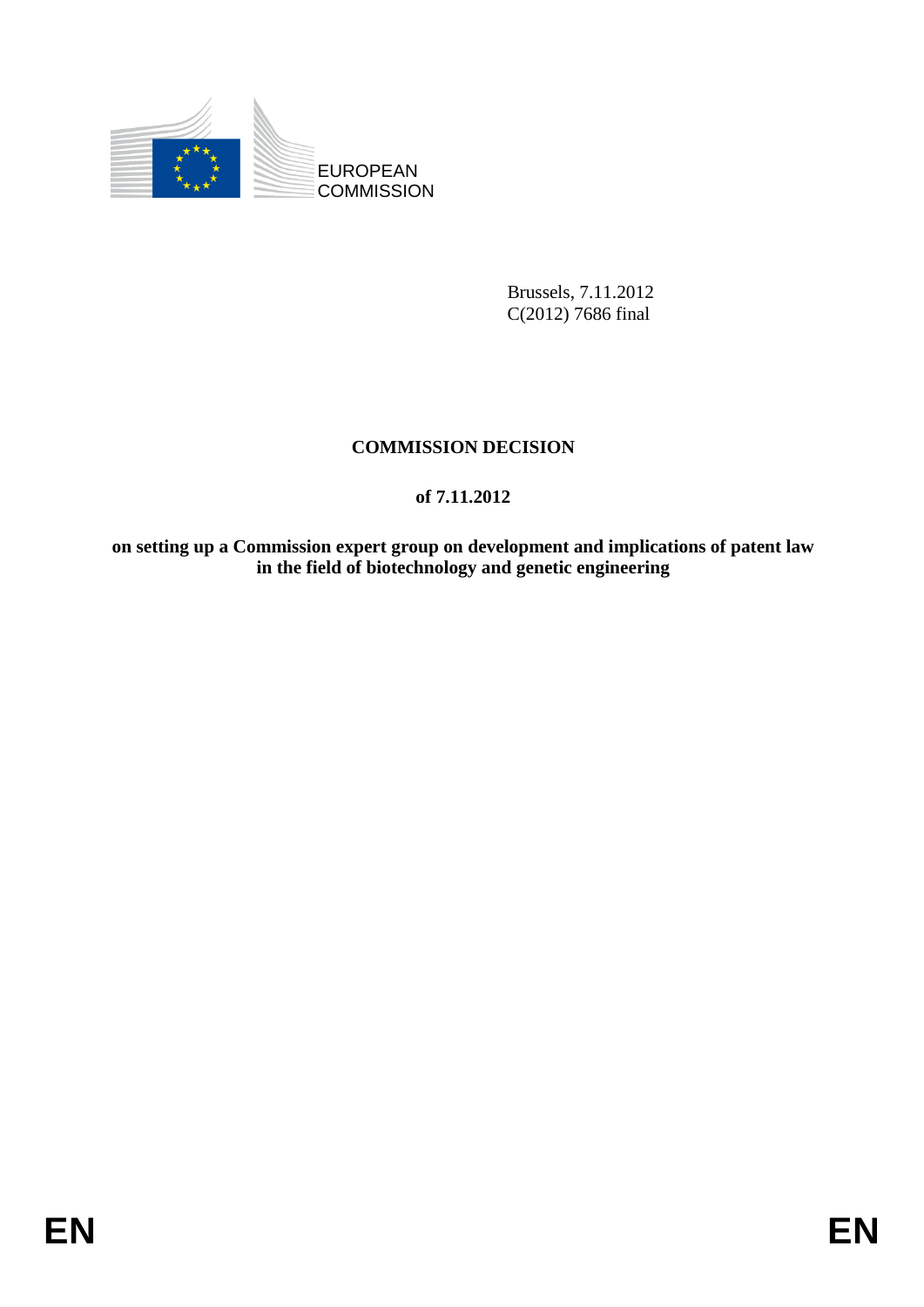## **COMMISSION DECISION**

#### **of 7.11.2012**

### **on setting up a Commission expert group on development and implications of patent law in the field of biotechnology and genetic engineering**

#### THE EUROPEAN COMMISSION,

Having regard to the Treaty on the Functioning of the European Union,

Whereas:

- (1) Directive 98/44 of the European Parliament and of the Council of 6 July 1998 on the legal protection of biotechnological inventions (hereinafter referred to as "Directive 98/44/EC") lays down on the Commission the obligation to annually report to the European Parliament and the Council on the development and implications of patent law in the field of biotechnology and genetic engineering.
- (2) Given the complex nature of biotechnology in particular in relation to patent law, the Commission may need to call upon the expertise of specialists in an advisory body.
- (3) It is therefore necessary to set up a group of experts in the area of intellectual property law, in particular patent law and the law on plant variety rights, as well as public and industrial research and development, life sciences including plant and animal breeding, and biotechnology and to define its tasks and its structure.
- (4) The group should assist the Commission in preparing a report on the development and implications of patent law in the field of biotechnology and genetic engineering.
- (5) The group should be composed of experts from intellectual property law practice and intellectual property law administration, public and industrial research and development, life sciences including plant and animal breeding, and biotechnology.
- (6) The group will not touch upon ethical issues related to Directive 98/44/EC, which are the mandate of the European Group on Ethics in Science and New Technologies.
- (7) The composition of the group should be balanced both with regard to gender and geographical origin as far as possible.
- (8) All members should satisfy high standards of active and quality participation during the meetings and in their preparation and follow up if needed.
- (9) Rules on disclosure of information should be laid down.
- (10) Personal data should be processed in accordance with Regulation (EC) No 45/2001 of the European Parliament and of the Council of 18 December 2000 on the protection of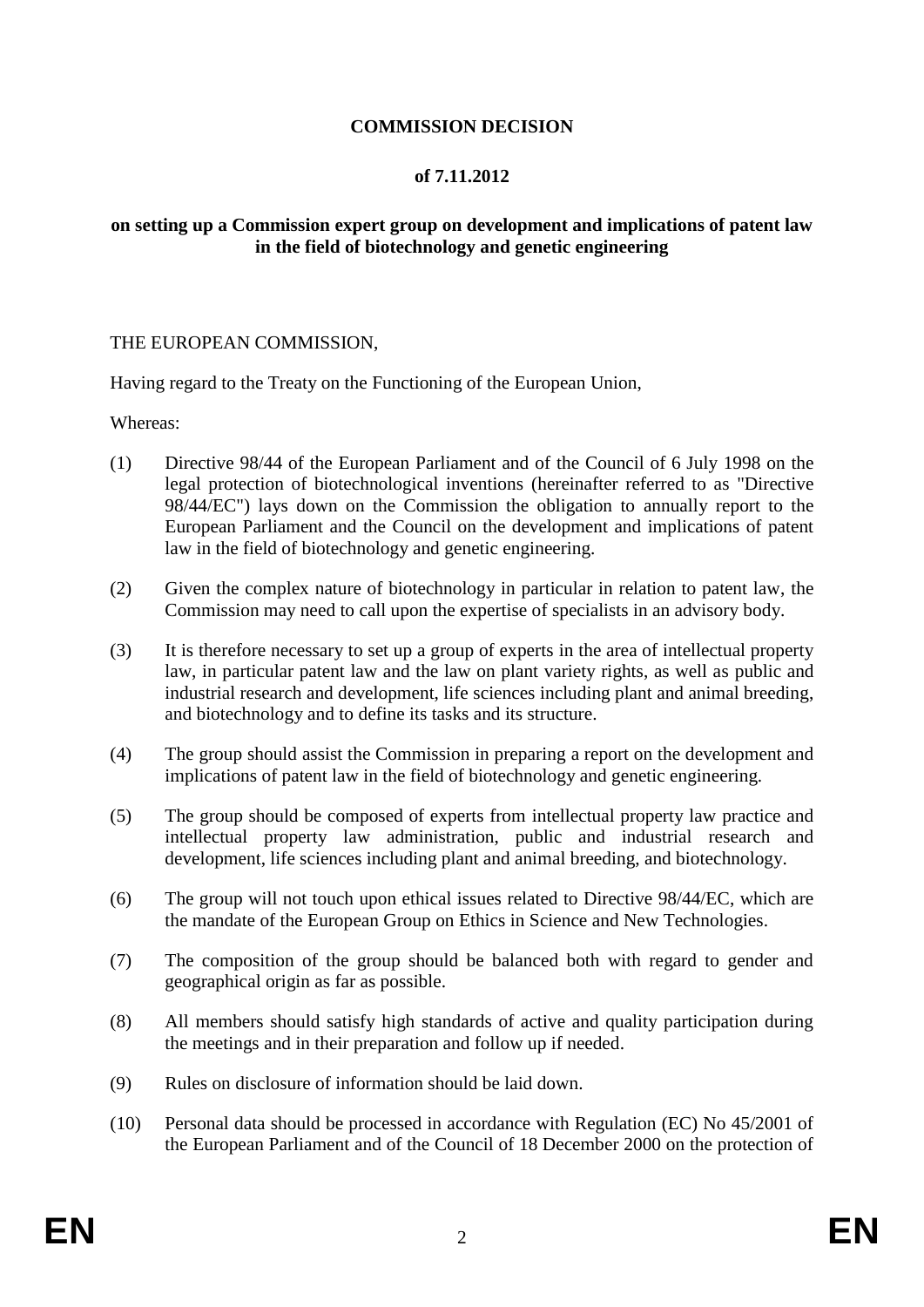individuals with regard to the processing of personal data by the Community institutions and bodies and on the free movement of such data<sup>1</sup>.

### HAS DECIDED AS FOLLOWS:

### *Article 1*

#### **Commission expert group**

The group of experts on the development and implications of patent law in the field of biotechnology and genetic engineering, hereinafter referred to as 'the group', is hereby set up.

#### *Article 2*

### **Tasks of the group**

The group's tasks shall be

- (a) to provide the Commission with the necessary legal and technical expertise regarding intellectual property law practice and intellectual property law administration, public and industrial research and development, life sciences including plant and animal breeding, and biotechnology in the context of the application of Directive 98/44/EC, with the exception of ethical issues related to that Directive, which are the mandate of the European Group on Ethics in Science and New Technologies;
- (b) to assist the Commission in its reporting requirements in accordance with Article 16, paragraph (c) of Directive 98/44/EC;
- (c) to provide the Commission with analysis and position papers on topics related to Directive 98/44/EC as indicated by the Commission services.

## *Article 3*

#### **Consultation**

The Commission may consult the group on any matter related to the application of Directive 98/44/EC.

## *Article 4*

## **Membership – Appointment**

(1) The group shall be composed of a maximum of 15 Members.

 $\mathbf{1}$ 

Regulation (EC) No 45/2001 of the European Parliament and the Council of 18 December 2000 on the protection of individuals with regard to the processing of personal data by the Community institutions and bodies and the free movement of such data (OJ L, 8, 12.1.2001, p. 1).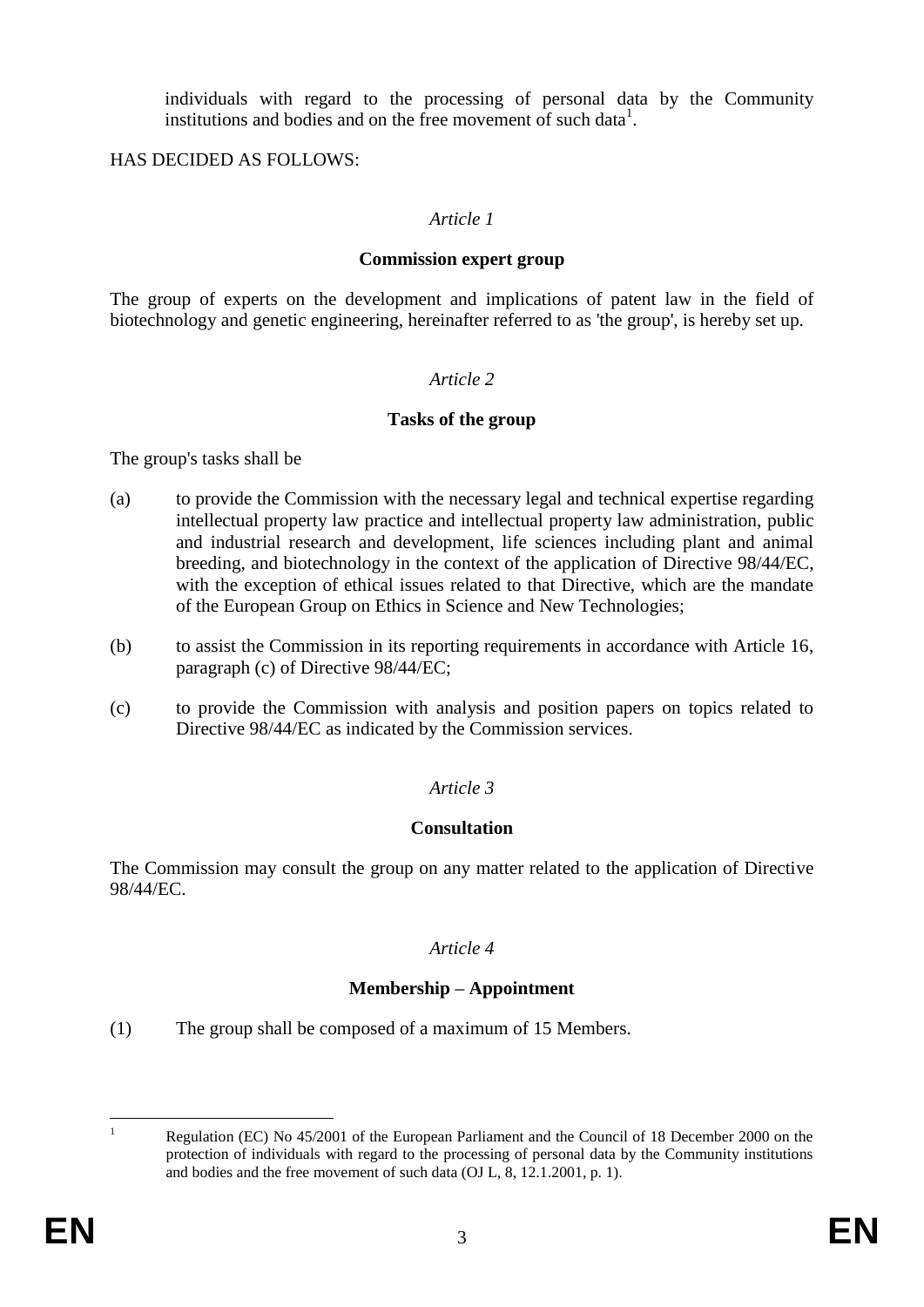- (2) Members shall be individuals appointed in a personal capacity, individuals representing a common interest, and/or organisations as referred to in Rule 8 of the horizontal rules for Commission expert groups.
- (3) The composition of the group shall reflect the required balance of expertise in the area of intellectual property law practice and intellectual property law administration, public and industrial research and development, life sciences including plant and animal breeding, and biotechnology.
- (4) All members and their representatives shall satisfy high standards of active and quality participation during the meetings and in their preparation and follow up if needed.
- (5) A call for applications shall be published by the Commission services with a view to selecting the members of the group.
- (6) Members shall be appointed by the Director General of DG Internal Market and Services. Those members shall be chosen from individuals and organisations with competence in the areas referred to in Article 2 and which have responded to the call for applications.
- (7) Organisations shall nominate their representatives. The Director General of DG Internal Market and Services may refuse a representative proposed by an organisation on the basis that the representative does not meet the profile required in the call for applications. Members are appointed for 2 years. Their term of office may be renewed by the Director General of DG Internal Market and Services for a maximum of 2 years. The Director General of DG Internal Market and Services shall decide on the renewal of one or several members on the basis of the quality, regularity and relevance of their expertise as defined in paragraph 3.

Members shall remain in office and active until replaced.

- (8) On the basis of the call for applications, applicants who were deemed suitable candidates for group membership but were not appointed shall be placed on a reserve list, with their consent. The Commission shall use this list for the appointment of replacements for members, if needed. If the Commission considers the reserve list insufficient, it may re-publish the call for applications in order to constitute a new list.
- (9) Members who are no longer capable of contributing effectively to the group's deliberations, who resign or who do not comply with the conditions set out in this Article, or Article 339 of the Treaty, may be replaced for the remainder of their term of office by the Director General of DG Internal Market and Services.
- (10) Individuals appointed in a personal capacity shall act independently and in the public interest. Individuals appointed to represent a common interest shared by stakeholders shall not represent an individual stakeholder.
- (11) Members appointed in a personal capacity shall each year sign an undertaking to act in the public interest and a declaration indicating the absence or existence of any interest which may undermine their objectivity. They shall also declare at each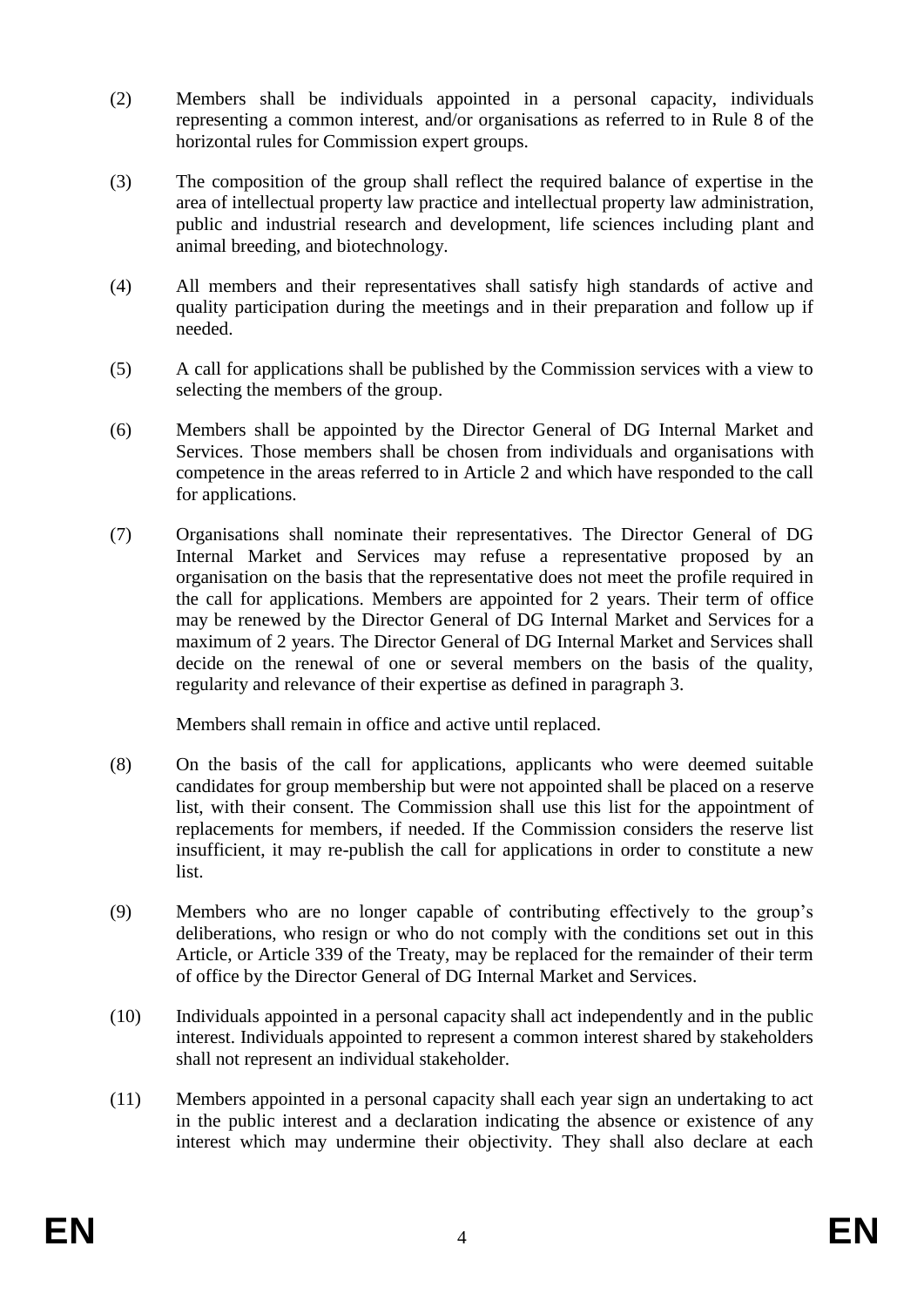meeting any specific interest which may be considered as prejudicial to their independence in relation to the items on the agenda.

- (12) The names of individuals appointed in a personal capacity, of individuals representing a common interest, and of organisations, shall be published in the Register of Commission expert groups and other similar entities ('the Register') and on the internet site of the Directorate-General for the Internal Market and Services. The interests represented by individuals shall also be published in the Register.
- (13) Members who do not wish to have their names disclosed may apply for exemption from this rule. A request not to disclose the name of a member of an expert group shall be considered justified whenever publication could endanger his or her security or integrity or unduly prejudice his or her privacy.
- (14) Personal data shall be collected, processed and published in accordance with Regulation (EC) No  $45/2001^2$ .

## *Article 5*

#### **Operation**

- (1) The group shall act at the request of the Commission's DG for Internal Market and Services and shall normally meet on Commission premises.
- (2) The Commission's DG for Internal Market and Services shall provide secretarial services and set the agenda of the meetings in advance and to this effect may take into account suggestions from the members of the group.
- (3) The Commission services may decide that the group meets in full or in subgroup(s) which shall be composed of those members whose expertise and/or interests are of specific relevance to the points of the agenda of the specific meeting. At least one Commission official of the Commission's DG for Internal Market and Services shall attend the meetings of the group and its subgroups. Other Commission officials with an interest in the proceeding may attend meetings of the group and its subgroups.
- (4) The Commission services shall appoint the chairperson of the group and a rapporteur for each subgroup from amongst its members.
- (5) The chairperson or rapporteur will identify existing analyses, reports, case studies or other on-going activities related to the issues put forward by the Commission services. The rapporteur will write an analysis and position paper in advance of meetings of the expert group, which will define more closely, the particular issue to be addressed.
- (6) The analysis and position papers will be discussed during group or subgroup meetings and will be prepared well in advance by the rapporteur(s).
- (7) The Commission's representative may invite experts from outside the group with specific competence in a subject on the agenda to participate in the work of the group

 $\overline{2}$ 

<sup>2</sup> OJ L 8, 12.1.2001, p. 1.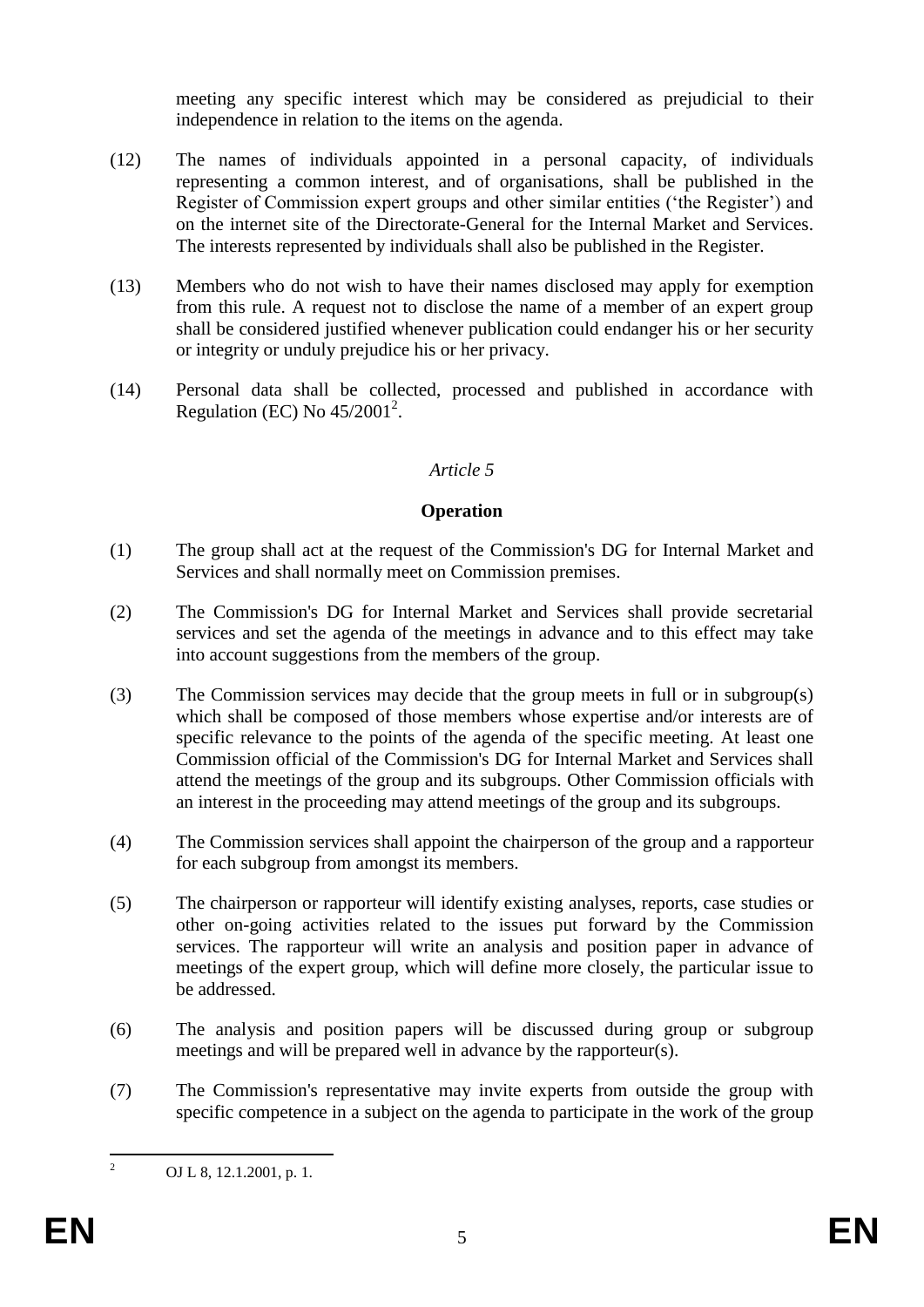or subgroup on ad hoc basis. In addition, the Commission's representative may give observer status to individuals, organisations as defined in Rule 8(3) of the horizontal rules on expert group and candidate countries.

- (8) All members of the group and their representatives, as well as invited experts and observers invited for a specific meeting, shall comply with the obligations of professional secrecy laid down by the Treaties and their implementing rules, as well as with the Commission's rules on security regarding the protection of EU classified information, laid down in the Annex to Commission Decision 2001/844/EC, ECSC Euratom<sup>3</sup>. Should they fail to respect these obligations, the Director General of DG Internal Market and Services may take all appropriate measures.
- (9) The rules of procedure of the group shall be the standard rules of procedure for expert groups, unless the group adopts specific rules.
- (10) The Commission shall publish the relevant documents (such as agendas, minutes and participants' submissions) on the activities carried out by the group either by including it in the Register or via a link from the Register to a dedicated website. Exceptions to systematic publication should be foreseen where disclosure of a document would undermine the protection of a public or private interest as defined in Article 4 of Regulation (EC) N° 1049/2001

## *Article 6*

### **Meeting expenses**

- (1) Participants in the activities of the group shall not be remunerated for the services they render.
- (2) Travel and subsistence expenses incurred by participants in the activities of the group shall be reimbursed by the Commission in accordance with the provisions in force within the Commission.
- (3) Those expenses shall be reimbursed within the limits of the available appropriations allocated under the annual procedure for the allocation of resources.

## *Article 7*

# **Applicability**

 $\overline{a}$ <sup>3</sup> Commission Decision of 29 November 2001 amending its internal Rules of Procedure (OJ L 317, 3.12.2001, p. 1).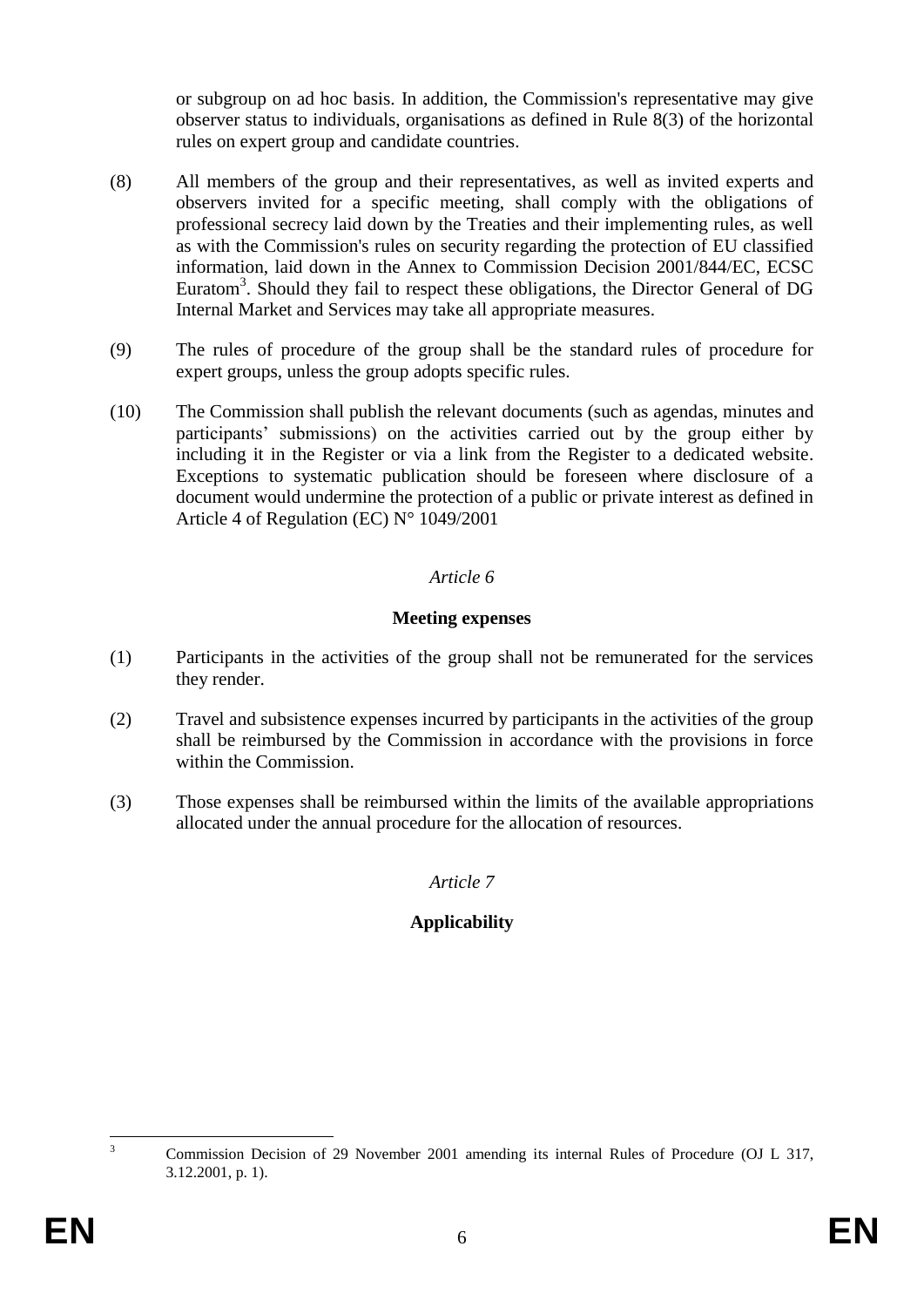This Decision shall apply until 31 December 2016.

Done at Brussels, 7.11.2012

*For the Commission Michel BARNIER Member of the Commission*

> **CERTIFIED COPY** For the Secretary - General

Jordi AYET PUIGARNAU<br>Director of the Registry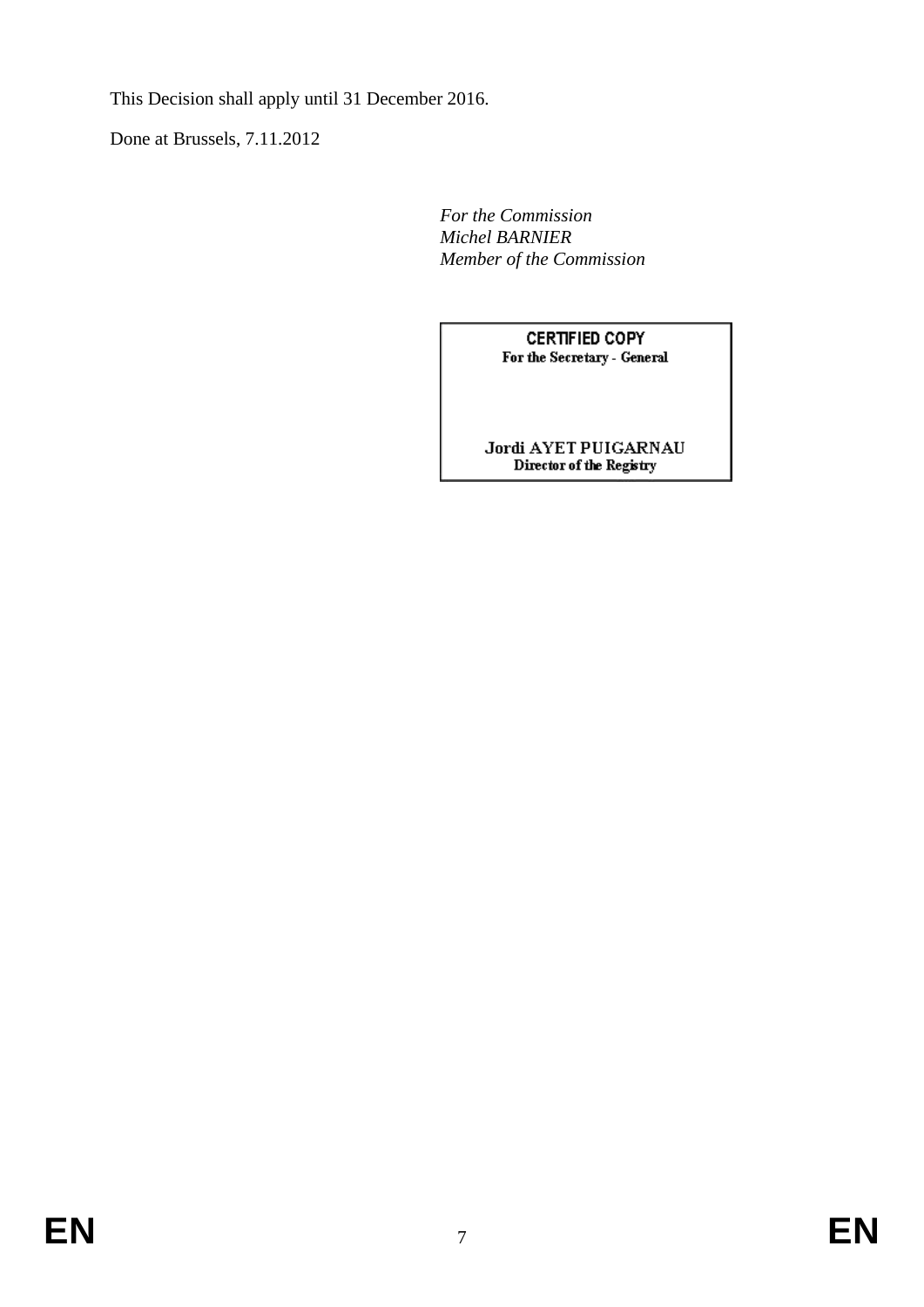# **ANNEX**

#### **Call for applications for the selection of experts as members of the Commission expert group on development and implications of patent law in the field of biotechnology and genetic engineering**

By decision of 7 November 2012 ('the Decision'), the Commission has set up a group of experts on development and implications of patent law in the field of biotechnology and genetic engineering. The task of the group of experts is to assist and advise the Commission in its reporting requirements under Article 16, paragraph (c) of Directive 98/44 of the European Parliament and of the Council of 6 July 1998 on the legal protection of biotechnological inventions (hereinafter referred to as 'Directive 98/44/EC').

The group shall bring together renowned experts from intellectual property law practice and intellectual property law administration, public and industrial research and development, life sciences including plant and animal breeding, and biotechnology.

The Commission is therefore calling for applications with a view to selecting members.

The group of experts shall consist of a maximum of 15 members appointed in accordance with Article 4 paragraph (2) of the Decision.

The Commission will take the following criteria into account when assessing the applications:

- sound understanding of the EU acquis regarding the legal protection of biotechnological inventions and the European Patent Convention;
- proven competence and long term experience in one or more of the following fields; intellectual property law practice, intellectual property law administration, public and industrial research and development, life sciences including plant and animal breeding, or biotechnology;
- demonstrated ability to work in English;
- members of the group of experts must be nationals of a Member State of the European Union or European Economic Area Country;
- the need to strike a fair balance within the group in terms of representativeness of interests and expertise and in terms of gender and geographical origin<sup>4</sup>.

The duly signed applications must be sent by **12 December 2012**. The date of sending will be established as follows:

- Where applications are sent by e-mail to the following address: Markt-**D2@ec.europa.eu** with the subject **'Applications for stakeholder expert group on biotechnology**'. The date of the e-mail will be considered the date of sending.
- Where applications are sent by post to the following address: European Commission, Directorate-General Internal Market and Services, SPA2 5/87, Unit D2 Secretariat,

 $\overline{A}$ <sup>4</sup> Commission Decision 2000/407/EC of June 2000 relating to gender balance within the committees and expert groups established by it (OJ L 154 of 27.6.2000, p. 34).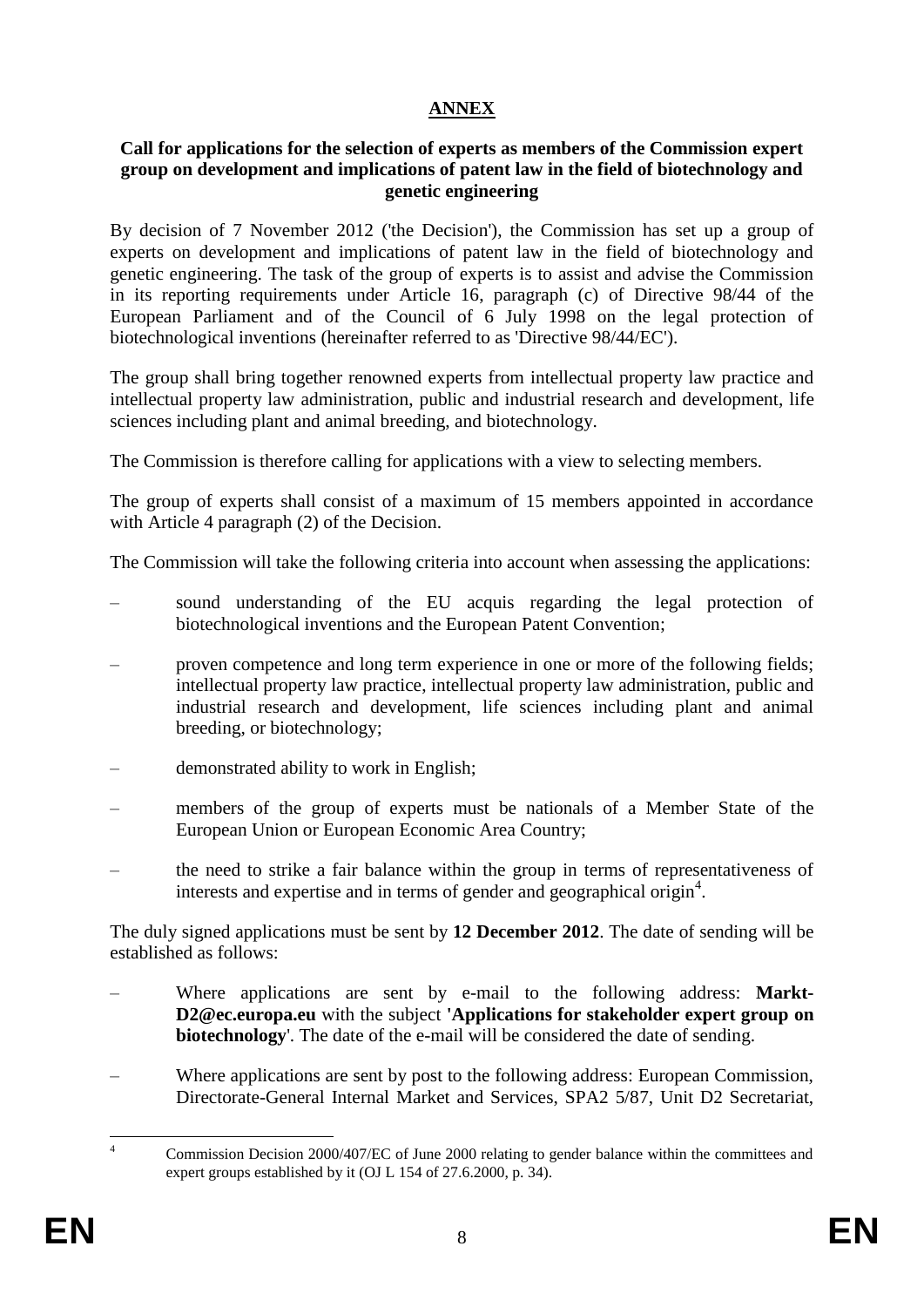Room 5/87, Rue de Spa  $2 B - 1049$ , Bruxelles (Belgique), the postmark date will be considered the date of sending.

– Where applications are hand-delivered to the following address: European Commission, Directorate-General Internal Market and Services, Unit D2 Secretariat, Room  $5/87$ , Rue de Spa 2, B – 1000, Bruxelles (Belgique), the date on the receipt given upon delivery will be considered the date of sending.

Each application must be completed in one of the official languages of the European Union and must clearly indicate whether the application is made for individuals in a personal capacity, individuals appointed to represent a common interest shared by stakeholders or for an organisation. However, applications in English would facilitate the evaluation procedure. If another language is used, it would be desirable to include a summary of the CV in English.

All applicants must submit a curriculum vitae indicating their educational background, professional experience and language knowledge (maximum 2 pages) in support of their application.

The following information should also be included (this list is not exhaustive):

- The organisation/company/authority for which the applicant has been working and the length of time he/she has worked there.
- Other organisations/companies/ authorities, for which he/she has worked in the past.
- His/her specific competences in relation to intellectual property law or life sciences.
- The specific projects and or tasks he/she has been involved in concerning intellectual property law and life sciences.
- Any works that he/she has published that concern the application of Directive 98/44/EC.
- Any experience he/she has acquired at EU and international level.
- His/her major professional challenges foreseen in the near future.
- Any interests that he/she has, which may prejudice his or her independence.

Applications from organisations/companies also have to include information on:

- The role which intellectual property law and/or life sciences play in their organisation/ company; the type and quality of their relations with patenting;
- The scale and scope of their activities related to intellectual property law and/or life sciences;
- Their mission and their mandate (where applying organisations/companies).

The Commission shall select members of the group for a 2 year term, renewable once. Members shall give the Commission an independent opinion free from outside influence and shall respect the conditions of confidentiality mentioned in Article 5 of the Commission